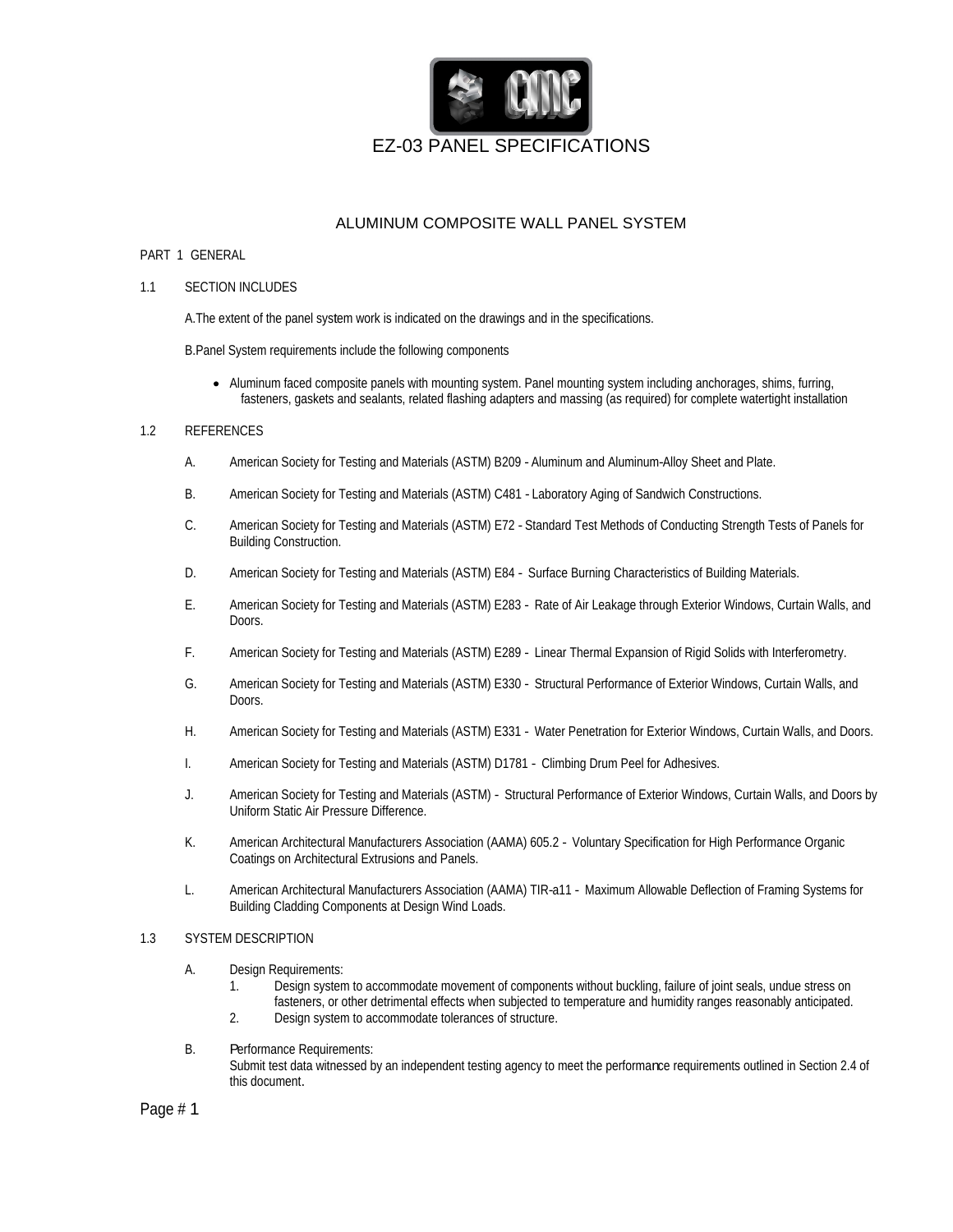

#### 1.4 SUBMITTALS

- A. Panel System Assembly: Two samples of each type of assembly 12" X 12" minimum
- B. Product Data : Manufacturer's data sheets on each product to be used, including:
	- 1. Preparation instructions and recommendations.
	- 2. Storage and handling requirements and recommendations.
	- 3. Installation methods.
- C. Shop Drawings: Submit shop drawings showing layout, flashings, drainage, ventilation, vapor barriers, vapor retarders, profiles and product components, including anchorage, accessories, finish colors, patterns and textures.
- D. Selection Samples: For each finish product specified, two complete sets of color chips representing manufacturer's full range of available colors and patterns.
- E. Verification Samples: For each finish product specified, two samples, minimum size 3 inches (76 mm) by 5 inches (128 mm) representing actual product, color, and patterns.
- F. Quality Assurance Submittals: Submit the following:
	- 1. Test reports: Certified test reports showing compliance with specified performance characteristics and physical properties. The contract of the contract of the contract of the contract of the contract of the contract of the contract of the contract of the contract of the contract of the contract of the contract of the contract of th
	- 2. Certificates: Product certificates signed by manufacturer certifying materials comply with specified performance characteristics and criteria, and physical requirements.

#### 1.5 QUALITY ASSURANCE

- A. Manufacturer Qualifications: Manufacturer with proven capable of fabricating ACM rout & return panel systems to precise specifications, providing field service representation during construction, approving acceptable installer and approving application method.
- B. Installer Qualifications: the contract of the contract of the contract of the contract of the contract of the contract of the contract of the contract of the contract of the contract of the contract of the contract of t
	- 1. Installer experienced in performing work of this section who has specialized in installation of work similar to that required for this project
	- 2. Installer shall use laser technology for precise measurements and auto leveling.
	- 3. Panel Installer shall assume responsibility for all components of the exterior panel system including, but not limited to attachment to sub-construction, panel to panel joinery, panel to dissimilar material joinery, and joint seal associated with the panel system.
- C. Panel, Shop Drawings and Testing
	- 1. Maximum deviation from vertical and horizontal alignment of erected panels: 1/4" in 20' non-accumulative.
	- 2. Panel fabricator/installer shall assume undivided responsibility for all components of the exterior panel system including, but not limited to attachment to sub-construction, panel to panel joinery, panel to dissimilar material joinery, and joint seal associated with the panel system.
	- 3. Shop Drawings shall be prepared by the Fabricator of the Cladding systems.
	- 4. Systems shall have been previously tested for Performance criteria specified herein.
- D. Pre-installation Meetings: Conduct pre-installation meeting to verify project requirements, substrate conditions, manufacturer's installation instructions, and manufacturer's warranty requirements.

#### 1.6 DELIVERY, STORAGE, AND HANDLING

A. Store panels horizontally, off-the-ground, in manufacturer's unopened packaging until ready for installation.

## Page # 2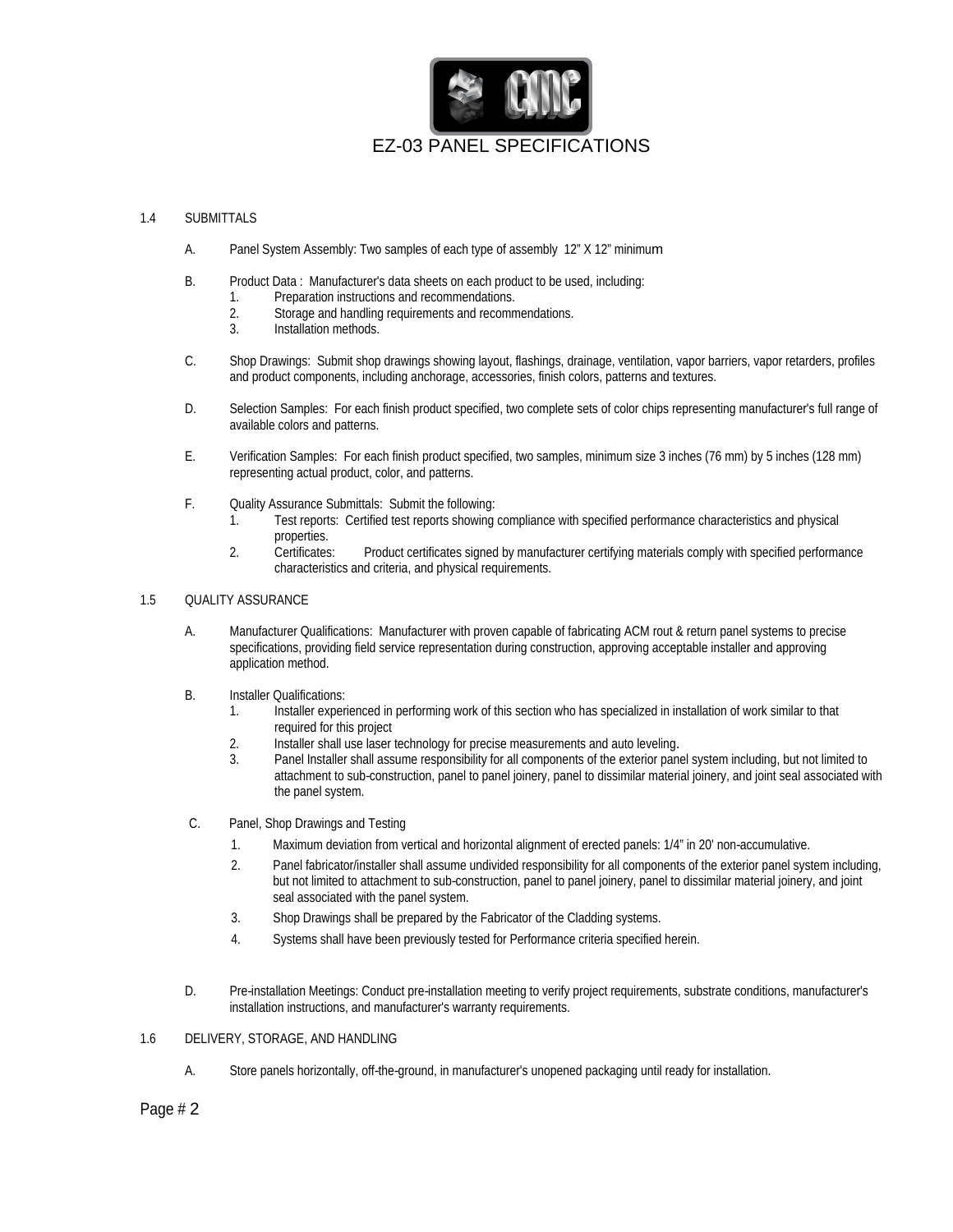

- B. Examine delivered materials upon receipt to insure that no damage has occurred during shipment. Store metal-faced composite wall panels horizontally, covered with a suitable weather tight and ventilated covering. Store Metal-faced composite wall panels to ensure dryness, with a positive slope for drainage of water. Do not store metal-faced composite wall panels in contact with other materials that might cause staining, denting, or other surface damage. DO NOT allow storage space to exceed 120 degrees F (49 degrees C).
- C. Store and dispose of solvent-based materials, and materials used with solvent-based materials, in accordance with requirements of local authorities having jurisdiction.

#### 1.7 PROJECT CONDITIONS

A. Maintain environmental conditions (temperature, humidity, and ventilation) within limits recommended by manufacturer for optimum results. Do not install products under environmental conditions outside manufacturer's absolute limits.

#### 1.8 WARRANTY

- A SUBMIT IN ACCORDANCE WITH DIVISION 1 –CLOSEOUT SUBMITTALS.
- B. WORKMANSHIP WARRANTY:
- 1. Written warranty signed by manufacturer and installer warranting that portions of the work involving metal panels are of good quality, free fromdefects, and in conformance with the requirements of the Contract Documents. Further guarantee to repair or replace defective work during a one year period following Substantial Completion of the work.
- 2. Defective is defined to include failure of the system to meet structural performance requirements and/or permanent deformation resulting from pressures within the design criteria.
- C. FINISH WARRANTY:
- 1. The AluminumComposite Material manufacturer shall warrant the finish in accordance with AAMA2605 for 20 years against Max 5 fade based on ASTM D2244 and Max 8 chalk based on ASTM D4212 and de-lamination of the paint finish. Upon notification of defects within the warranty period, make necessary repairs or replacement at the convenience of the owner.
- 2. The Aluminum Composite material manufacturer shall warrant for a period of 5 years the bond integrity of the sheet material.

D. WARRANTY SHALL SPECIFICALLY INCLUDE THE APPLICABLE WORK OF THE FOLLOWING SECTIONS OF THE SPECIFICATIONS.

- 1. Section 07600 Flashing and Sheet Metal.
- 2. Section 07900 Joint Sealants.

### PART 2 PRODUCTS

- 2.1 PANELS
	- A. Composite Aluminum EZ-03 Panel system as manufactured by Creative Metal Contractors, Inc., 870 Route 530 Unit 12, Whiting, NJ 08759 Website: <http://www.creativemetalcontractors.com/>
	- B. Items of the same function & performance, which have received prior approval from the architect, shall be allowed for this project. Approval shall be based on documentation submitted showing the adequacy of the material with document test results
	- C. Panel Frame:
		- 1. Aluminum extrusions are factory assembled with the face skins to make up a panel unit.
		- 2. Panels are made with a rout & return system.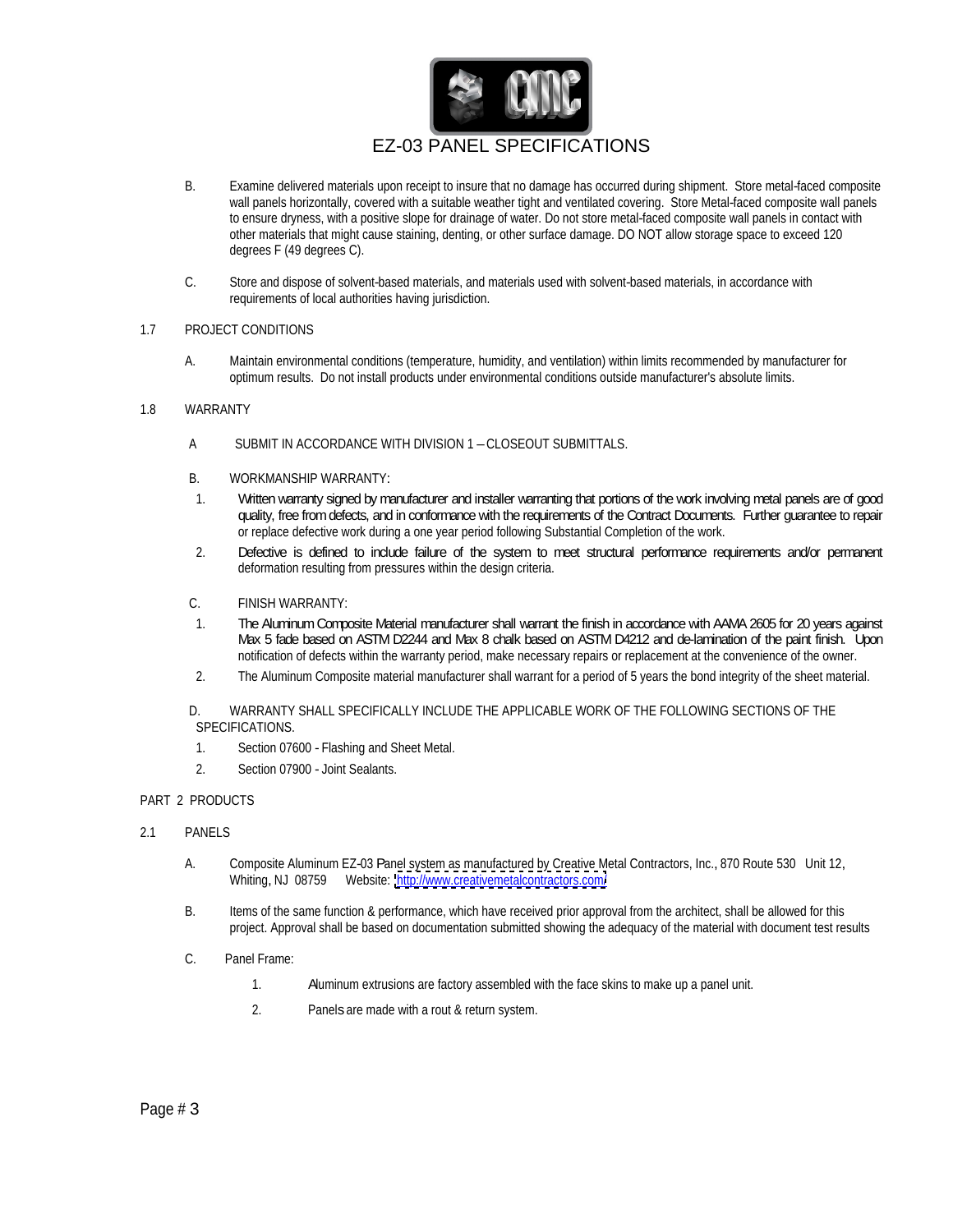

- D Intermediate panel stiffeners, where required by design loads applied to the panels, shall be structurally fastened directly to the continuous extruded frame and shall be secured to the rear face of the composite panel with silicone of sufficient size and strength to maintain panel flatness. Stiffener material and/or finish shall be compatible with the silicone.<br>E Panel fasteners: Stainless Steel or Cadmium plated fasteners for panel attachment in size and spacing as dictat
- requirements.
- F Anchorage system: Shall be designed so that panels are secure yet free floating to accommodate thermal expansion and contraction. Attachment clips will be designed to slide into and mate with panel frame members. Clips are pre-punched and spaced to accommodate structural design requirements.
- G For Dry Systems, panel joints will besealed inthefieldwith arubberized gasket insert that provides a permanent watertight seal. A bead of commercial silicone will be applied to the reveal prior to inserting the gasket.<br>H Panel facing: Panel face skins will be mechanically pattern cut and bend lines back-routed using CNC programmable equipment
- which will replicate tolerances down to .040" max.

#### 2.2 Materials

- A GENERAL:
	- 1 Facing Material shall be selected from one of the following **(Select one thickness only)**:
		- a. 4mmthick (.158") Polyethylene core aluminumcomposite material made up of an interior and exterior skin of .020" thick coated aluminum sheets chemically bonded to a polyethylene core as supplied by:
			- 1) Alucobond®as manufactured by Alcan Composites USA
			-
		- 2) Alpolic as manufactured by Mitsubishi Chemicals.<br>b. 6mm thick (.237") Polyethylene core aluminum composite material made up of an interior and exterior skin of thick coated aluminum sheets chemically bonded to a polyethylene core.
		- 2- Physical characteristics of the facing material are as follows:
			- a. Bond Integrity: When tested for bond integrity, in accordance with ASTM D 1781 (simulating resistance to panel delamination), there shall be no adhesive failure of the bond a) between the core and the skin nor b) cohesive failure of the core itself below the following values:
			- b. Peel Strength:

100 N·mm/mm (22.5 in·lb/in) as manufactured

100 N·mm/mm (22.5 in·lb/in) after 8 hours in water at 200°F (93°C)

100 N·mm/mm (22.5 in·lb/in) after 21 days soaking in water at 70°F (21°C)

- c. Fire Performance: **Fire Performance**: **Fire Performance**  $\overline{a}$ 
	- 1) ASTM E 84: Flame spread 0, Smoke developed 0
	- 2) ASTM E 162: No surface flaming
	- 3) UBC 17-5: No flame spread along interior face or penetration through the wall assembly.
- B COMPOSITION:

Two sheets of aluminumsandwiching a solid core of extruded thermoplastic material formed in a continuous process with no glues or adhesives between dissimilar materials. The core material shall be free of voids and/or air spaces and not contain foamed insulation material. Products laminated sheet by sheet in a batch process using glues or adhesives between materials shall not be acceptable.

C ALUMINUM FACE SHEETS:

Thickness: 0.5mm (0.019") nominal Alloy: AA3105 H25 Series (Painted material)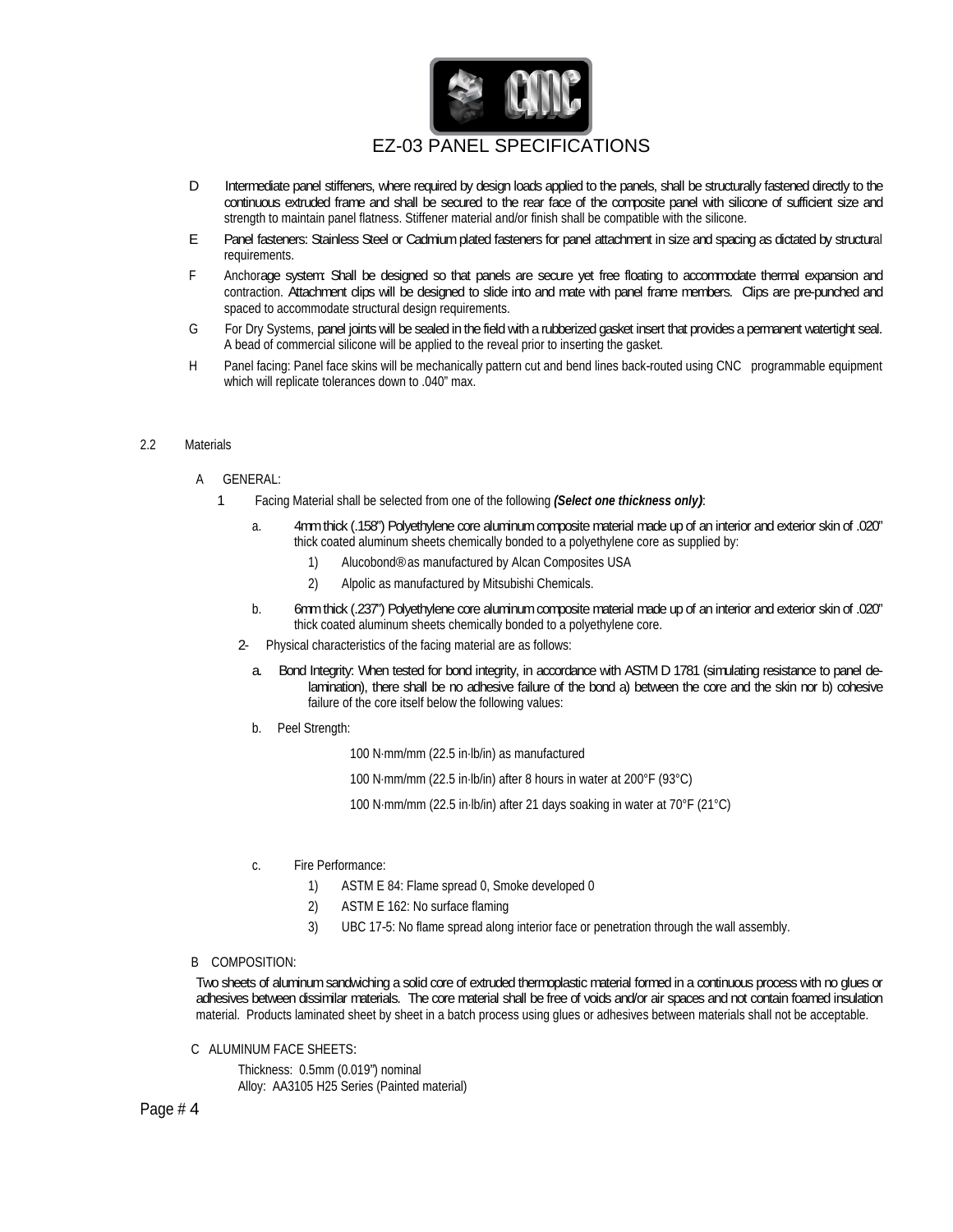

- D PANEL WEIGHT:
	- 1 4mm (0.158"): 5.47 kg/m² (1.12 lb/ft²)
	- 2 6mm (0.236"): 7.28 kg/m² (1.49 lb/ft²)
- E TOLERANCES:
	- 1 Panel Bow: Maximum 0.8% of any 1828mm (72") panel dimension.

2 Panel Dimensions: Field fabrication shall be allowed where necessary, but shall be kept to an absolute minimum. All fabrication shall be done under controlled shop conditions when possible.

3 Panel lines, breaks, and angles shall be sharp, true, and surfaces free from warp and buckle.

4 Maximum deviation from panel flatness shall be 1/8" (3.2mm) in 50" (1.52m) on panel in any direction for assembled units. (Nonaccumulative - No Oil Canning)

#### 2.3 ACCESSORIES

- A. Manufacturer's Sealants and Accessories: Provide manufacturer's recommended sealants and accessories for product installation.
- B. Flashing: Fabricate flashing materials from 0.030 inch (0.76 mm) minimum thickness aluminum sheet painted to match the adjacent curtain wall/panel system where exposed. Provide a 12 inch (305 mm) wide lap strap under the flashing at abutted conditions and seal lapped surfaces with a full bed of non-hardening sealant.

#### 2.4 FABRICATION

A. Panels shall be fabricated and finished as required to provide material construction and performance as specified and as required by manufacturer to comply with warranty provisions.

1.Tolerances: Length and Width: plus or minus 1/16 inch (1.6mm). Squareness (Diagonals): equal within 1/8 inch (3.2mm). 2.System Type: Rout & Return Rain Screen, Dry or Wet

3.System Performance:

a) Wind Load:

Panels shall be designed to withstand the Design Wind Load based upon the local building code, but in no case less than 20 psf and 30 psf on parapet and corner panels. Wind load testing shall be performed in accordance with ASTM E330 to obtain the following results. (Loads held for 60 seconds)

| Uniform Load Deflection 130.0 psf (positive)<br>0.02  |
|-------------------------------------------------------|
| Uniform Load Deflection 140.0 psf (negative)<br>0.03" |
| Uniform Load Structural 195.0 psf (positive)<br>0.01" |
| Uniform Load Structural 210.0 psf (negative)<br>0.02" |

"

- b) Air/Water System Test: Air Infiltration –When tested in accordance with ASTM E283, air infiltration at 15.0 psf must not exceed 0.01 cfm/sq ft or wall area
	- Water infiltration Water infiltration is defined as uncontrolled water leakage through the exterior face of the assembly. Systems not using a construction sealant at the panel joints shall be designed to drain any water leakage occurring at the joints. No water infiltration shall occur in any system under a differential static pressure of 25.0 psf after 15 minutes of exposure in accordance with ASTM E331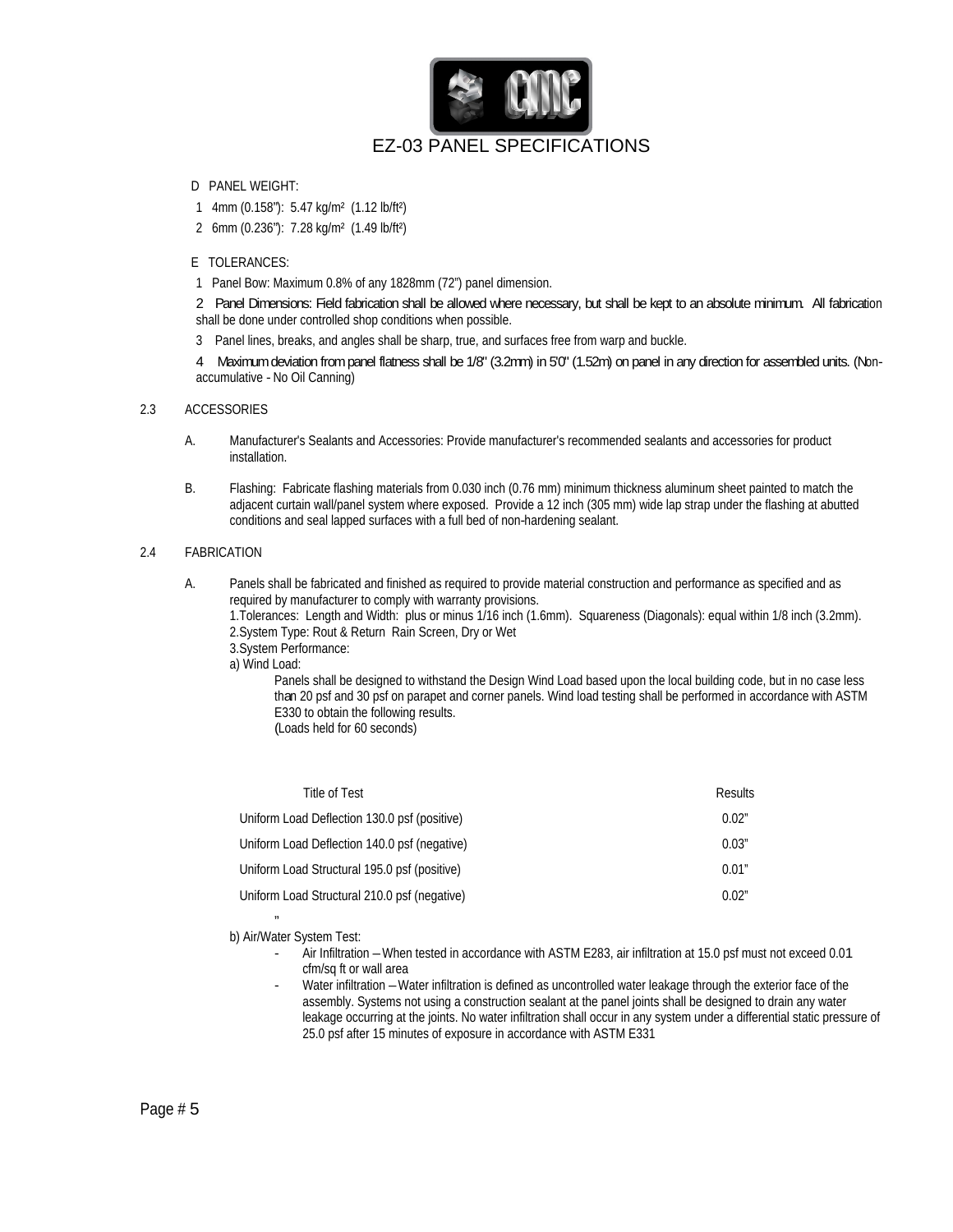

#### PART 3 EXECUTION

- 3.1 EXAMINATION
	- A. Do not begin installation until substrates have been properly prepared.
	- B. Examine substrates, areas, and conditions, with substrate installer present, for compliance with requirements for structural soundness, installation tolerances, metal panel supports, and other conditions affecting performance of work.
		- 1. Examine primary and secondary wall framing to verify that girts, angles, channels, studs, and other structural panel support members and anchorage have been installed within alignment tolerances listed below.
			- a. 1/4 inch (6 mm) in any 20 feet (6 m) length vertically or horizontally.
			- b. 1/2 inch (12 mm) in any building elevation.
		- 2. Examine solid wall sheathing to verify that sheathing joints are supported by framing or blocking and that installation is within flatness tolerances required.
		- 3. For the record, prepare written report, endorsed by panel installer and substrate installer, listing remedy for conditions detrimental to performance of work.
	- C. Examine roughing-in for components and systems penetrating metal panels to verify actual locations of penetrations relative to seam locations of metal panels before metal panel installation.
	- D. Proceed with installation only after all unsatisfactory conditions have been corrected.
	- E. If substrate preparation is the responsibility of another installer, notify Architect of unsatisfactory preparation before proceeding.

#### 3.2 INSTALLATION

- A. Comply with manufacturer's installation guides and product data including product technical bulletins, product catalog installation instructions, and product carton instructions for installation type selected.
- B. Work shall be done and completed in a thorough and workmanlike manner by mechanics skilled in their various trades.
- C. Install metal composite panels in accordance with approved drawings and manufacturer's instructions.
- D. Do not install component parts that are observed to be defective, including warped, bowed, dented and broken members.
- E.Use an auto leveling laser device to install the starter J extrusion straight & plum
- F. Erect metal work square, plumb, straight and true, accurately fitted with tight joints and intersections. Install insulation using adhesive to ensure continuous thermal barrier in conjunction with air/vapor barrier formed by liner sheet.
- G. Install panel system to internal [sub-girts] [girts] with [concealed] fasteners. Provide alignment bars, brackets, clips, inserts, shims as required to securely fasten wall system to building structure.
- H.Anchor panels securely in accordance with approved shop drawings using concealed non-corrosive fasteners of type and location recommended by manufacturer.
- I.Anchorage system shall allow for necessary thermal movement and structural support.
- J. Protect metal services in contact with concrete, masonry mortar, plaster or other cementious surface with a protective film coating.
- K. Allow for free and noiseless vertical and horizontal thermal movement due to expansion and contraction. Buckling of panels, opening of joints, undue stress on fasteners, failure of sealants or any other detrimental effects due to thermal movement is not permitted
- L.Use a laser to confirm precise dimensions in order to prevent oil canning
- M. Do not cut, trim, weld or braze component parts during erection in a manner that would damage finish, decrease strength, or result in visual imperfection or failure in performance.

Page # 6